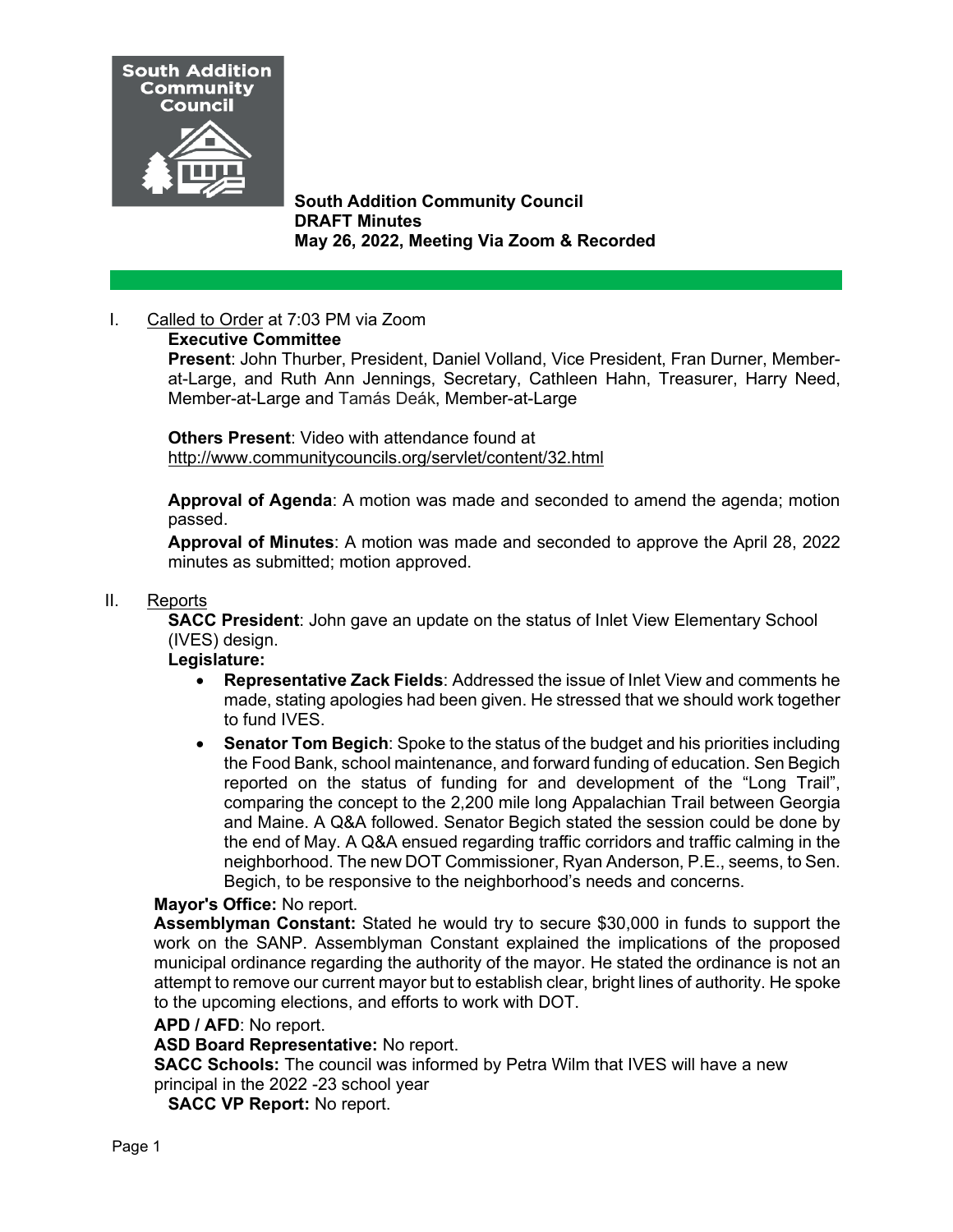

### **South Addition Community Council DRAFT Minutes May 26, 2022, Meeting Via Zoom & Recorded**

**SACC's FCC Representative:** Community Councils potluck scheduled at Valley of the Moon 07/19. No quorum at May meeting, special meeting scheduled for June to vote for officer slate.

**Treasurer Report:** Kathleen reported the accounts - \$4856 in restricted funds to SANP, \$2000 in unrestricted. Report is posted on the FCC / SACC web page.

#### III. Council Business

#### **Old Business**:

**SANP:** Sheila Selkregg reported on the next tasks – create a table of content and determine what has been done and what still needs to be done. Ruth Ann Jennings volunteered to research Alaska Native history within the council's boundaries so to provide reference for the SANP.

**Transportation Report:** Cheryl Richardson reported but was not audible to the secretary. **Delaney Park Strip Plaza Project Update**: Hans Thompson gave an update on the project. He was asked to follow-up with info on what is the process ofr the project and the why are moving ahead with any memorials.

**Proposed Resolution Affordable Housing**: Harry Need presented the proposed resolution, first posted in March 2022 on the SACC webpage, and discussed at the last two council meetings.

#### **MOTION**

#### **A motion was made and seconded to approve the resolution for Affordable Housing Trust Fund; motion passed by voice vote 24 yeas, 1 nay.**

**Proposed Resolution Support for Fairview Cut-and-Cover**: Daniel Volland presented the proposed resolution posted on the SACC webpage and distributed at the council meeting. Discussion ensued and questions were raised regarding "cut and cover" language. A request was made for a copy of Fairview Community Council's resolution. It was proposed to postpone the vote on the motion until the June meeting, and form an ad hoc committee, open to all, to meet with Fairview so to better understand the resolution.

#### **MOTION**

**A motion was made to postpone the vote on the original motion until the June meeting and to form an ad hoc committee, open to all, to meet with Fairview Community Council representatives to gather additional information on the language and purpose of the original motion; the motion passed by voice vote 22 yeas, 6 nays.** 

#### **New Business**:

**Proposed Resolution South Addition Values: Mitch expresented the resolution.** Discussion ensued.

**MOTION**